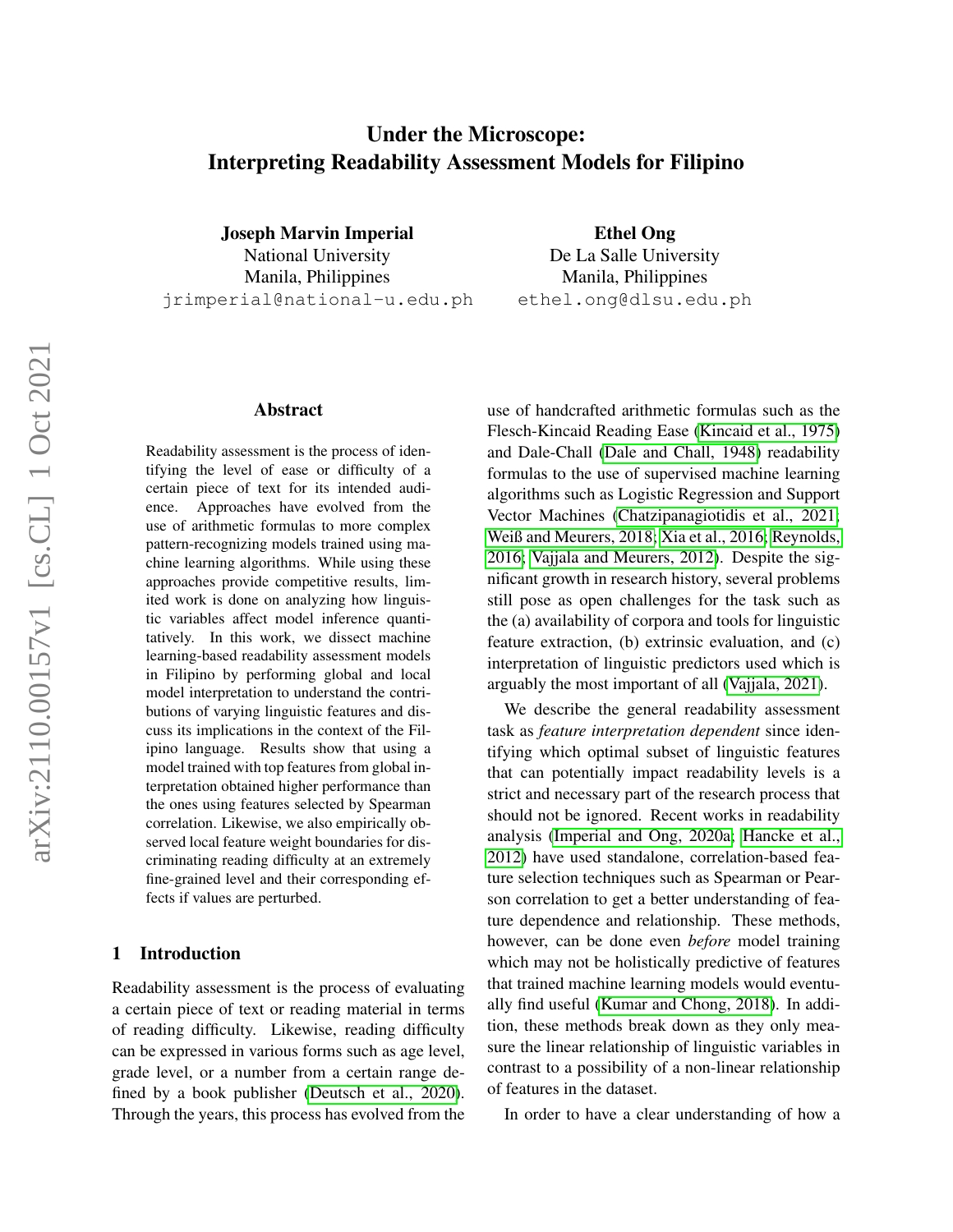linguistic predictor affects model inference in readability assessment, the learned model weights of the said machine learning model should be extracted and analyzed *after* training. In this way, one can survey and rank the features used by a model and that has contributed substantially towards obtaining the final output. Thus, we lay down our contributions for this study as follows:

- 1. Feature selection through global interpretation of the state-of-the-art trained model in readability assessment for Filipino;
- 2. Analysis of the performance of readability assessment models trained using top features from global interpretation against top features from a correlation method; and,
- 3. Close-up analysis of top local features used by each grade level for readability analysis and their local weight boundaries through local surrogate interpretation.

### 2 Task Definition

We define the readability assessment task as a supervised learning problem. Given a document or specifically, a reading material d, a feature vector  $x = [x_1, x_2, \ldots, x_n]$  is extracted and a model M is trained using said collection of linguistic predictors  $X$  along with the gold label  $Y$  or expert-identified readability level. From the trained model M, top *n* features  $g = [g_1, g_2, \dots, g_n]$  can be extracted through global interpretation and value boundaries  $(a, b)$  where  $a, b \in \mathbb{R}$  of said features  $g_i$  can be identified through local surrogate interpretation.

# 3 Readability Assessment Models for Filipino

We survey different machine learning-based readability assessment models from previous works done for the Filipino language. We highlight the advantages and disadvantages of each model based on the data they used, scope of linguistic features, method of model training, and performance via select evaluation metrics.

Guevarra [\(2011\)](#page-8-10). This is the first ever work that utilized the supervised machine learning methodology for readability assessment in Filipino. This work used logistic regression as the primary algorithm for model development and used 7 linguistic properties spanning frequency of words, unique words, sentences, average syllable count, word occurrence, log of word frequency, and percentage of top words. For the data, 140 children's books from Adarna House<sup>[1](#page-1-0)</sup>, the largest children's book publisher in the Philippines, were used. A relatively small error-rate was obtained using this approach during model evaluation with a score of 0.83 from the original grade level.

Bosque et al. [\(2011\)](#page-8-11). This work pioneered the use of simple term frequencies and term-frequency inverse document frequency (TF-IDF), an NLPbased feature which represents each instance of the corpus as a vector of counts where dimensions are the words in the vocabulary. The data used are 105 essays and story books also from Adarna House and from the University of the Philippines Integrated School (UPIS). In this work, the TF-IDF representations are decomposed to reduce the sparsity of inputs. Readability assessment was viewed as a clustering task using Latent Semantic Indexing and Content Indexing as primary algorithms of choice for model development. The highest performance obtained is an average overall accuracy of 80.75% using Content Indexing with Term Frequency. One weakness that we highlight from this approach is that there are no linguistically-motivated features used such as variables leveraging on the semantics and syntactic structure of sentences.

Imperial et al. [\(2019\)](#page-8-12). Improving the work of Bosque et al. [\(2011\)](#page-8-11), this work explores wider NLP-based features including word n-grams and character-level n-grams. Similar dataset from Adarna House was used composed of 258 picture books converted to texts. For model development, this study explored on more complex ensemble architecture by combining K-Nearest Neighbors, Random Forest, and Multinomial Naive Bayes through a voting mechanism. Results showed a high performance of 82.2% using soft voting scheme. One weakness of the study is the

<span id="page-1-0"></span><sup>1</sup> https://adarna.com.ph/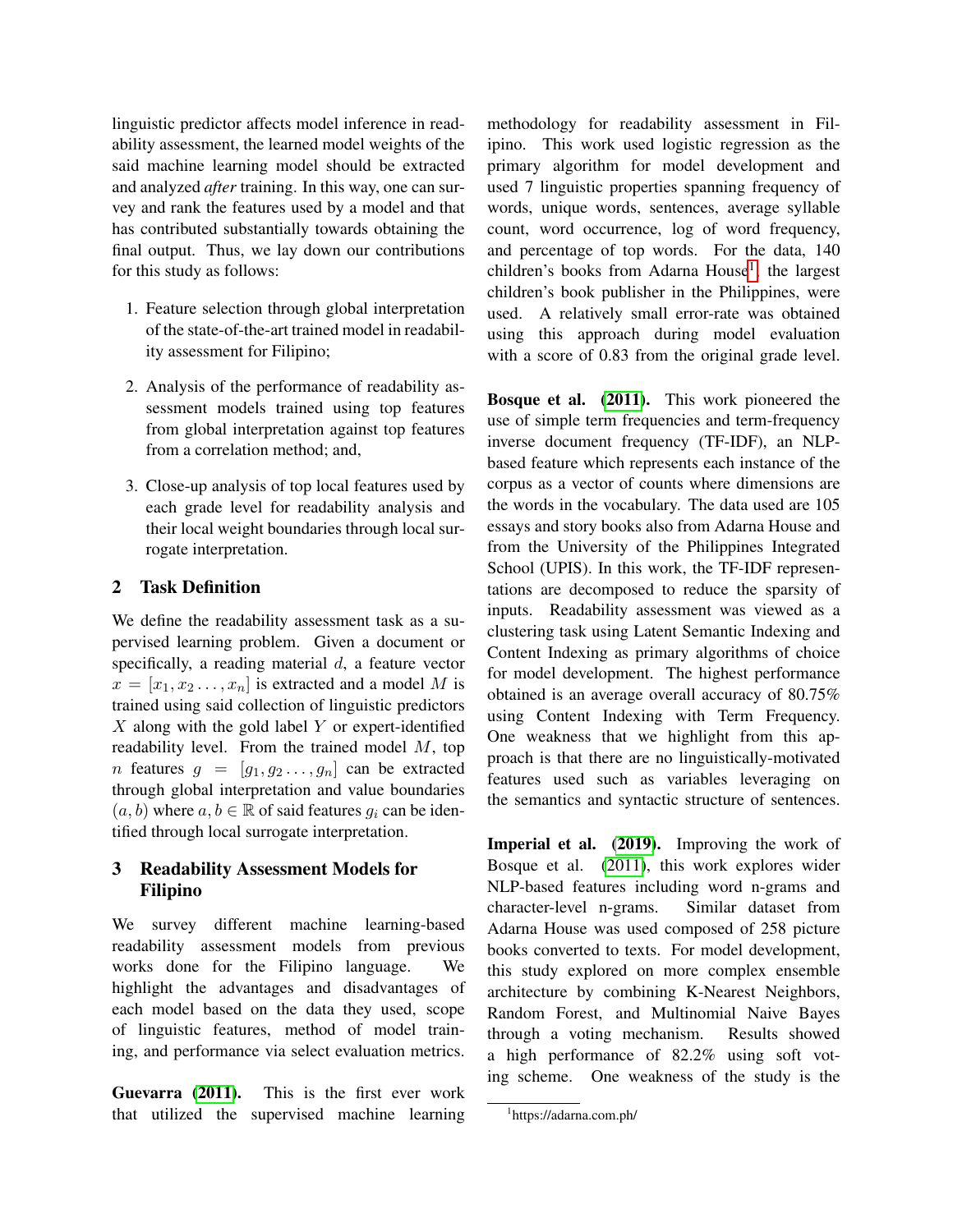use of heavily imbalanced dataset during training.

Imperial and Ong [\(2020a\)](#page-8-7). This work pioneered the inclusion of true linguistically-motivated features as prescribed by experts [\(Macahilig, 2015\)](#page-8-13) such as lexical features (adapted from Imperial and Ong [\(2020b\)](#page-8-14)) capturing semantics and language model features capturing structure of sentences for a total of 25 predictors overall. For the data, leveled reading materials such as story books and activity books in the first three grade levels of basic education in the Philippines were used. For model development, the study made use of Logistic Regression and Support Vector Machines. Results showed that the inclusion of both lexical and language model features significantly increased the performance of readability assessment models by as high as 25%-32% in accuracy (from 33% to 72.0% for the top model).

Imperial and Ong [\(2021\)](#page-8-15). Building from Imperial and Ong [\(2020a\)](#page-8-7), this work explored even deeper linguistic features in Filipino spanning morphological features based on verb inflection and orthographical features based on syllable pattern with a total of 54 predictors overall. For the data, 265 reading materials from Adarna House (more than the study of Guevarra [\(2011\)](#page-8-10)) and DepEd Commons<sup>[2](#page-2-0)</sup>, an online and open-source repository of children's resources in Filipino spanning first three grade levels, were used. For model training, the study explored Logistic Regression, Support Vector Machines, and Random Forest. From the 54 linguistic features used, the optimal subset of predictors was the combination of traditional and syllable pattern features obtaining a 66.1% accuracy using Random Forest. Although relatively lower than in the other previous works, this study empirically showed the learning process of the models as more features are used.

From the notable works listed in line with the development of readability assessment models for Filipino, we specifically chose to interpret the models trained by Imperial and Ong [\(2021\)](#page-8-15). We emphasize that this work covers the most number of linguistic

features used for any study and is the current stateof-the-art in the context of the Filipino language. Further details of replication and model interpretation are described in the succeeding sections.

# 4 Replication Setup

To interpret relations of model feature to its corresponding output, a trained model is needed first. We obtained such resource directly from the work of Imperial and Ong [\(2021\)](#page-8-15).

# 4.1 Corpus

The study sourced children's books and reading materials from also Adarna House and DepEd Com-mons. DepEd Commons<sup>[3](#page-2-1)</sup> is an online platform launched by the Department of Education (DepEd) of the Philippines. A total of 174 children's fictional books and 91 reading passages were used from both sources respectively. Both datasets have the same granularity of reading levels which are levels 1, 2, and 3 or L1, L2, and L3.

# 4.2 Linguistic Features

The study of Imperial and Ong [\(2021\)](#page-8-15) extracted 54 different linguistic predictors spanning surfacebased, lexical, language model, syllable structure, and morphological features—the most extensive study on the Filipino language to date. These features were also highlighted by past works that should be considered for the readability assessment task [\(Macahilig, 2015;](#page-8-13) [Gutierrez, 2015\)](#page-8-16). We briefly describe the components of each feature set:

Traditional or Surface-Based Features (TRAD). Word, sentence, phrase counts. Average word length, sentence length, and syllable count per word.

Lexical Features (LEX). Type-token ratio (TTR) and its variations. Noun and verb token ratio. Lexical density. Foreign and compound word density.

Language Model Features (LM). Perplexity scores of documents using language models trained from L1, L2, and L3 books in variations of unigram, bigram, and trigram splits.

<span id="page-2-0"></span><sup>2</sup> https://commons.deped.gov.ph/

<span id="page-2-1"></span><sup>3</sup> https://commons.deped.gov.ph/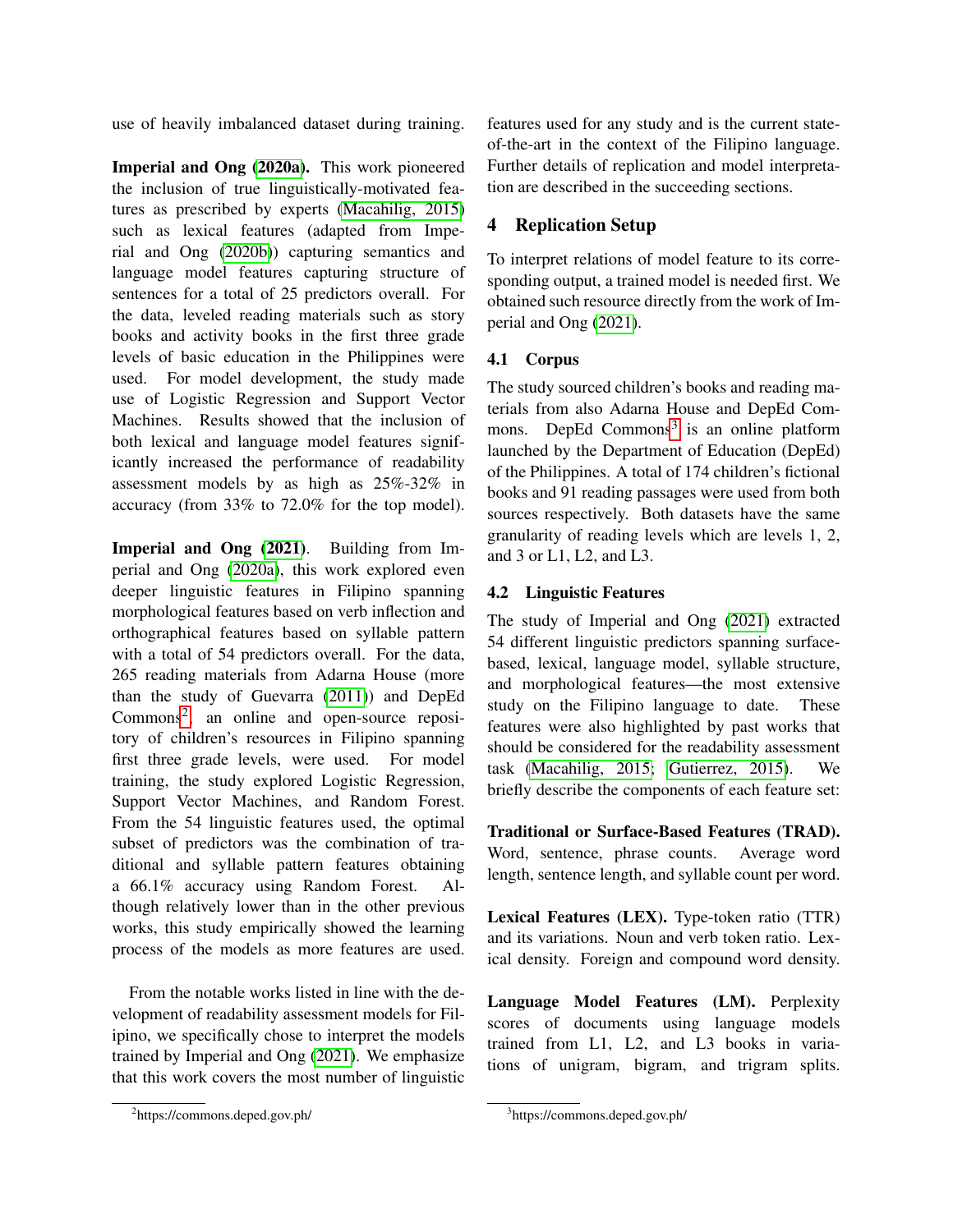Syllable Pattern Features (SYLL). Weighted frequencies of words of a document from the prescribed syllable patterns (*v, cv, vc, vcc, cvc, ccvc, ccvcc, ccvccc*) of the Philippine orthography.

Morphological Features (MORPH). Weighted frequencies of classified words based on morphology, specifically on verb inflection such as focus, aspect, and mood.

#### 4.3 Model Performance

We trained the models using the same machine learning algorithms from the study of Imperial and Ong [\(2021\)](#page-8-15) which were Logistic Regression, Support Vector Machines, and Random Forest. Likewise, we also obtained and set hyperparameter values as used by the study to obtain near similar replication of results. Table [1](#page-3-0) shows the best scoring models using optimal subsets of features. For referencing purposes, the top feature sets for Logistic Regression are TRAD + LEX + SYLL + LM, TRAD + LM for Support Vector Machines, and TRAD + SYLL for Random Forest. These optimized models are highlighted in green in the table.

<span id="page-3-0"></span>

| Model                | Acc   | Prec  | Rec   | F1    |  |
|----------------------|-------|-------|-------|-------|--|
| $LogReg + All$       | 0.542 | 0.530 | 0.542 | 0.532 |  |
| <b>LogReg + Best</b> | 0.576 | 0.544 | 0.576 | 0.561 |  |
| $SVM + All$          | 0.492 | 0.481 | 0.492 | 0.485 |  |
| $SVM + Best$         | 0.525 | 0.524 | 0.525 | 0.524 |  |
| $RF + All$           | 0.627 | 0.623 | 0.627 | 0.624 |  |
| $RF + Best$          | 0.661 | 0.651 | 0.661 | 0.640 |  |

Table 1: Comparison of top-ranked Spearman correlated features against top-ranked features via global interpretation on a Random Forest model.

#### 4.4 Top Correlated Features

In addition to model training, we performed dependence analysis using Spearman correlation to identify if there are predictors from the linguistic features that correlate significantly with the readability levels. Table [2](#page-3-1) shows the top 10 Spearman correlated features. From the table, majority of the feature sets are from TRAD and SYLL with a few from LEX and LM. The Type Token Ratio (TTR) emerged as the top negatively correlated feature relative to the task; however, a -0.3379 correlation value does not convey strong relationship by standard.

<span id="page-3-1"></span>

| <b>Feature Set</b> | <b>Predictor</b>     | <b>Spearman's</b> $\rho$ |
|--------------------|----------------------|--------------------------|
| LEX                | <b>TTR</b>           | $-0.3379$                |
|                    | polysyll words       | 0.3338                   |
| TRAD               | average sentence len | 0.3297                   |
|                    | word count           | 0.2745                   |
| <b>LEX</b>         | <b>BiLogTTR</b>      | $-0.2723$                |
| <b>SYLL</b>        | ccvc density         | 0.2620                   |
|                    | cvc density          | 0.2300                   |
| LM                 | L1 trigram           | 0.2247                   |
| <b>SYLL</b>        | cvcc density         | 0.2075                   |
|                    | v density            | 0.1960                   |

Table 2: Top 10 ranked Spearman's  $\rho$  scores for each linguistic feature.

#### 5 Global Model Interpretation

The first part of model interpretation process is the global model interpretability of the readability assessment models trained using Logistic Regression, Support Vector Machines, and Random Forest. Global interpretation is the process of understanding the entire model as a blackbox by looking at the model's learned global weights based on features or possible predictors, in this case, the linguisticallymotivated features for readability. Using the ELI5[4](#page-3-2) package, the interactions of the best combination of the linguistic predictors producing the highest performance from the metrics were obtained for each model. We describe its implications and our findings in this section.

#### 5.1 Logistic Regression Results

From the learned weights of the model in Figure [1](#page-4-0) using the optimal feature subset of the linguistic predictors  $(TRAD + LEX + SYLL + LM)$ , crossreferencing all features for all grade levels identified that CVC density score and L3 bigram feature were present across all levels. Thus, these two features can be used for readability assessment for Grades 1, 2 and 3. Meanwhile, the top unique features for each grade level are: noun-token ratio and L3 unigram for Grade 1; verb-token ratio, type-token ratio, compound word denstiy, and L3 trigram for Grade 2; and L1 bigram and root type-token ratio for Grade 3.

<span id="page-3-2"></span><sup>4</sup> https://eli5.readthedocs.io/en/latest/overview.html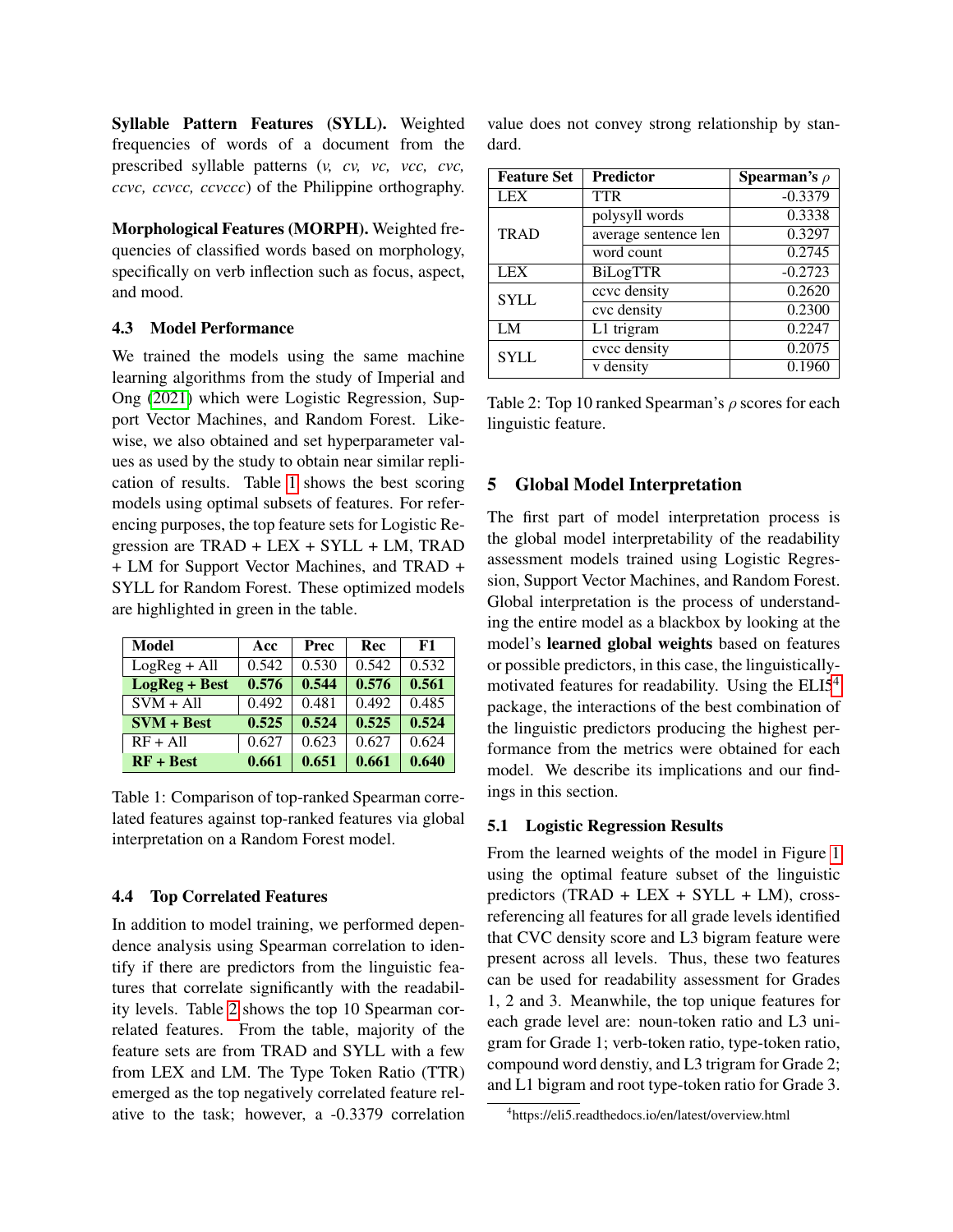<span id="page-4-0"></span>

|                     | $y=0$ top features                | $y=1$ top features     |                        | $y=2$ top features                |                                  |
|---------------------|-----------------------------------|------------------------|------------------------|-----------------------------------|----------------------------------|
| Weight <sup>?</sup> | <b>Feature</b>                    | Weight <sup>?</sup>    | <b>Feature</b>         | Weight <sup>?</sup>               | <b>Feature</b>                   |
| $+1.083$            | L <sub>3</sub> bigram             | $+0.806$               | L1 trigram             | $+0.802$                          | L1 bigram                        |
| $+0.646$            | <b>BiLogTTR</b>                   | $+0.664$               | Verb Token Ratio       | $+0.581$                          | cvc density                      |
| $+0.568$            | ccvcc density                     | $+0.491$               | cvc density            | $+0.503$                          | average syllable count           |
|                     | $\ldots$ 7 more positive $\ldots$ | $+0.382$               | L <sub>3</sub> bigram  | $+0.490$                          | polysyll count                   |
|                     | $\ldots$ 7 more negative $\ldots$ | $+0.313$<br>vc density |                        | $+0.448$                          | <b>RTTR</b>                      |
| $-0.664$            | polysyll count                    | 5 more positive        |                        |                                   | $\dots$ 13 more positive $\dots$ |
| $-0.666$            | Noun Token Ratio                  | 9 more negative        |                        | $\ldots$ 6 more negative $\ldots$ |                                  |
| $-0.676$            | <bias></bias>                     | $-0.216$               | <b>TTR</b>             | $-0.483$                          | ccvcc density                    |
| $-0.761$            | L1 trigram                        | $-0.345$               | Compound Word          | $-0.622$                          | vc density                       |
| $-0.905$            | L3 unigram                        | $-0.427$               | average syllable count | $-0.679$                          | <b>BiLogTTR</b>                  |
| $-1.202$            | cvc density                       | $-0.648$               | $<$ BIAS $>$           | $-1.015$                          | $<$ BIAS $>$                     |
| $-1.366$            | average sentence len              | $-0.787$               | L <sub>3</sub> trigram | $-1.314$                          | L <sub>3</sub> bigram            |

Figure 1: Top 10 highly-important predictors for the Logistic Regression model using all linguistics features from the optimal subset. The green gradient indicates positive relationship while red indicates the opposite.

Focusing on the top feature with the highest weights for each grade level, for Grade 1 ( $y = 0$ ), the negative weighted average sentence length is the most useful feature for helping the Logistic Regression model classify books as Grade 1. This may mean that *as the average length value of sentences decreases, the readability level of texts may increase, proving that readability might not ultimately depend on a direct relationship with sentence length*.

On the other hand, for Grade 2 ( $y = 1$ ), the combination of trigrams from the external Grade 1 activity books proved to be effective in helping the model classify story books to its category. For Grade 3  $(y = 2)$ , the same conclusion can be drawn regarding the inverse relationship of bigrams from external L3 activity books.

#### 5.2 Support Vector Machine Results

From the learned weights of the model in Figure [2](#page-5-0) using the optimal feature subset of the linguistic predictors (TRAD + LM), cross-referencing all features for all grade levels identified that L1 trigram, L3 unigram, and L3 bigram features were present across all grade levels. Thus, these three features can be used for readability assessment for Grades 1, 2 and 3. While these omnipresent features belong to the LM feature set, the TRAD features used were relatively unique for each grade level.

For Grade 1 ( $y = 0$ ), the most useful TRAD features are word count observing positive relationship with respect to the readability levels, and average syllable and sentence counts observing negative relationship with respect to the readability levels. For Grade 2 ( $y = 1$ ), the most useful TRAD features are average word length and polysyllable count observing positive and negative relationships with the readability levels respectively. For Grade 3 ( $y = 2$ ), the most useful TRAD features are average sentence length, average syllable count, sentence count, and total polysyllable words all of which observe positive relationships with the readability levels.

#### 5.3 Random Forest Results

For the Random Forest model weights as described in Figure [3,](#page-5-1) the top five features all belong to the TRAD feature set followed by features from SYLL. The simple feature of raw word counts (WC) observing positive relationship with the readability levels emerged as the highest scoring feature. Thus, *the higher the word count of a story book, the higher probability of the story book belonging to a higher readability level*.

Testing for significant difference<sup>[5](#page-4-1)</sup> in the word count of the data from Grade 1 against Grades 2 and 3 obtained  $p$  values of 0.004 and 0.014, respectively. Thus, the word count of story books from the Grade 1 dataset is *significantly* different compared to Grades 2 and 3, proving the initial hypothesis.

Interestingly, all of the top TRAD features used

<span id="page-4-1"></span><sup>&</sup>lt;sup>5</sup>Two sample t test was conducted over  $\alpha = 0.05$ .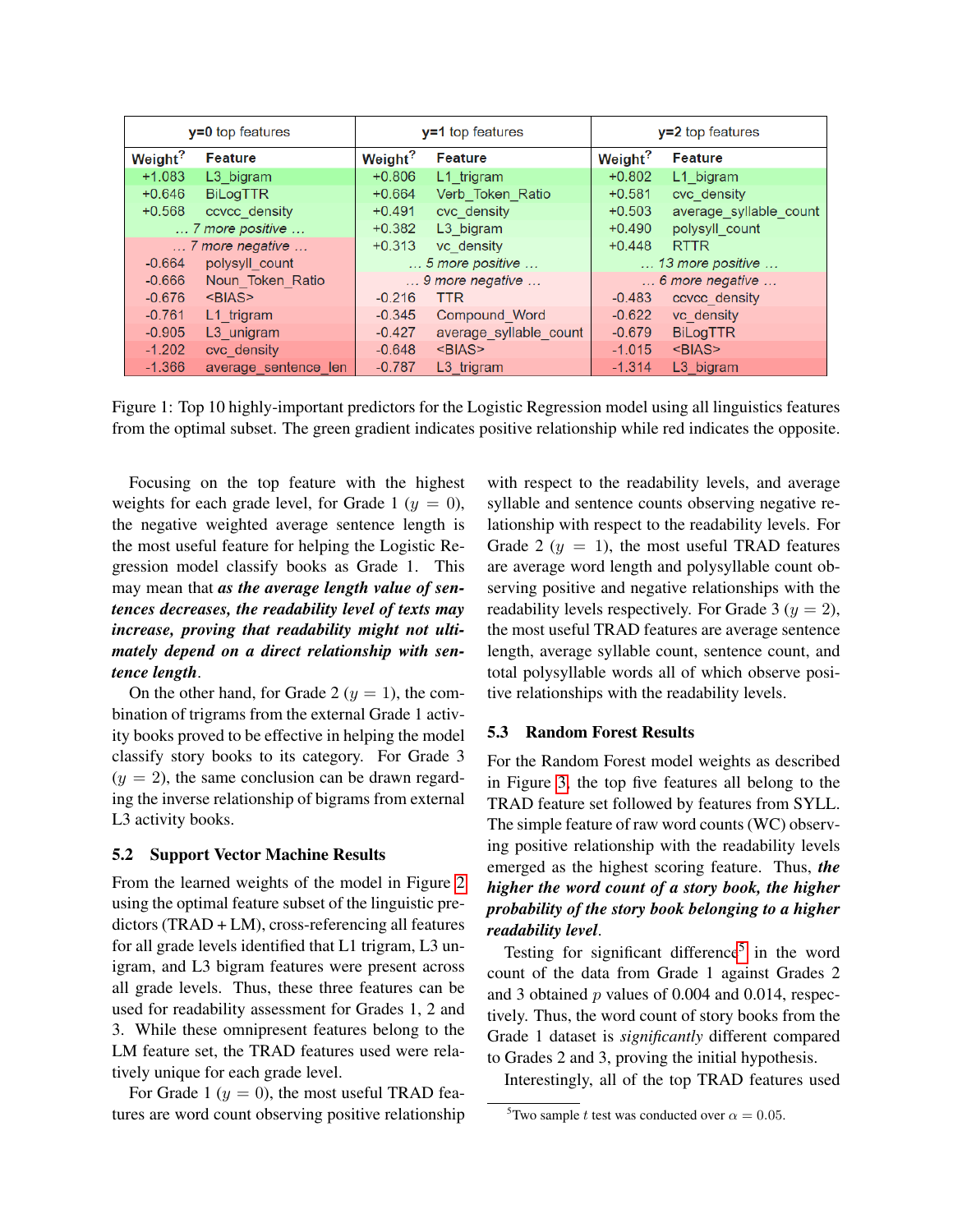<span id="page-5-0"></span>

|                                | $y=0$ top features                 | $y=1$ top features  |                                    | $y=2$ top features  |                                    |
|--------------------------------|------------------------------------|---------------------|------------------------------------|---------------------|------------------------------------|
| Weight <sup>?</sup><br>Feature |                                    | Weight <sup>?</sup> | <b>Feature</b>                     | Weight <sup>?</sup> | <b>Feature</b>                     |
| $+0.194$                       | actor focus ratio                  | $+0.185$            | Verb Token Ratio                   | $+0.129$            | polysyll count                     |
| $+0.131$                       | <b>BiLogTTR</b>                    | $+0.114$            | vc density                         | $+0.090$            | <b>Lexical Density</b>             |
| $+0.108$                       | L3 bigram                          | $+0.111$            | cvc density                        | $+0.080$            | average sentence len               |
|                                | $\ldots$ 14 more positive $\ldots$ | $+0.082$            | L1 unigram                         |                     | $\ldots$ 22 more positive $\ldots$ |
|                                | $\ldots$ 27 more negative $\ldots$ |                     | $\ldots$ 21 more positive $\ldots$ |                     | $\ldots$ 19 more negative $\ldots$ |
| $-0.105$                       | L1 trigram                         |                     | $\ldots$ 22 more negative $\ldots$ | $-0.085$            | L <sub>2</sub> unigram             |
| $-0.106$                       | polysyll count                     | $-0.074$            | phrase count per sentence          | $-0.092$            | ccvcc density                      |
| $-0.113$                       | word count                         | $-0.077$            | <b>TTR</b>                         | $-0.108$            | actor focus ratio                  |
| $-0.149$                       | Verb Token Ratio                   | $-0.104$            | polysyll count                     | $-0.115$            | TTR.                               |
| $-0.166$                       | cvc density                        | $-0.111$            | Compound Word                      | $-0.128$            | <b>BiLogTTR</b>                    |
| $-0.176$<br>$<$ BIAS $>$       |                                    | $-0.139$            | actor focus ratio                  | $-0.146$            | L3 bigram                          |
| $-0.218$                       | average sentence len               | $-0.215$            | $<$ BIAS $>$                       | $-0.184$            | $<$ BIAS $>$                       |

Figure 2: Top 10 highly-important predictors for the Support Vector Machine model using all linguistics features from the optimal subset. The green gradient indicates positive relationship while red indicates the opposite.

<span id="page-5-1"></span>

| <b>Weight</b>            | <b>Feature</b>            |  |  |  |
|--------------------------|---------------------------|--|--|--|
| $0.1022 \pm 0.1213$      | word count                |  |  |  |
| $0.0963 \pm 0.1057$      | average sentence len      |  |  |  |
| $0.0900 \pm 0.1164$      | polysyll count            |  |  |  |
| $0.0702 \pm 0.0964$      | sentence count            |  |  |  |
| $0.0658 + 0.0900$        | phrase count per sentence |  |  |  |
| $0.0602 \pm 0.0866$      | cvc density               |  |  |  |
| $0.0567 \pm 0.0814$      | vc density                |  |  |  |
| $0.0526 + 0.0751$        | ccvc density              |  |  |  |
| $0.0518 \pm 0.0814$      | average_word_len          |  |  |  |
| $0.0492 \pm 0.0730$      | ccvcc density             |  |  |  |
| $\ldots$ 7 more $\ldots$ |                           |  |  |  |

Figure 3: Top 10 highly-important predictors for the Random Forest model using all linguistics features from the optimal subset. All features observe positive relationship with the readability levels.

by the best Random Forest model are present in traditional, formula-based readability indices. For example, in the formula developed by Villamin [\(1979\)](#page-9-2), average sentence length was included; in Guevarra [\(2011\)](#page-8-10), word count, sentence count, and polysyllable words were included; and in Macahilig [\(2015\)](#page-8-13), word count was included. One important inference from this observation is that *the use of TRAD features is still practical for readability assessment of Filipino texts, specifically for children's story books*. However, other deeper linguistic feature sets, such as language model features, can be integrated to these TRAD predictors to produce models capable of achieving better performance for the task.

#### 5.4 Global Features vs. Correlated Features

Table [3](#page-6-0) compares the performance of running Random Forest models using the top 10 Spearman correlated features from the study of Imperial and Ong [\(2021\)](#page-8-15) as reported in Table [2](#page-3-1) against using the top 10 features reported in Figure [3](#page-5-1) using global interpretation. From the results, using top weighted features through global interpretation of model obtained much higher performance in contrast to using Spearman features. To be more specific, the increase in scores are 5% for accuracy, 6.4% for precision, 7.3% for recall, and 13.7% for F1.

It is also worth mentioning that there are coinciding linguistic features present in both the top Spearman and global interpretation lists such as word count, polysyllable count, and average sentence length. Combining the 15 unique features from both lists and retraining the Random Forest model produces an even higher performance score with 69.8% in accuracy,  $\approx$ 19% increase from using global features. With this result, we infer that *using top features obtained via global interpretation combined with top correlated Spearman features achieves a much higher performance than using correlated features alone* as done in previous works.

#### 6 Local Surrogate Interpretation

The second part of the model interpretation process is the local surrogate interpretability. While global interpretation takes a look at the overall model's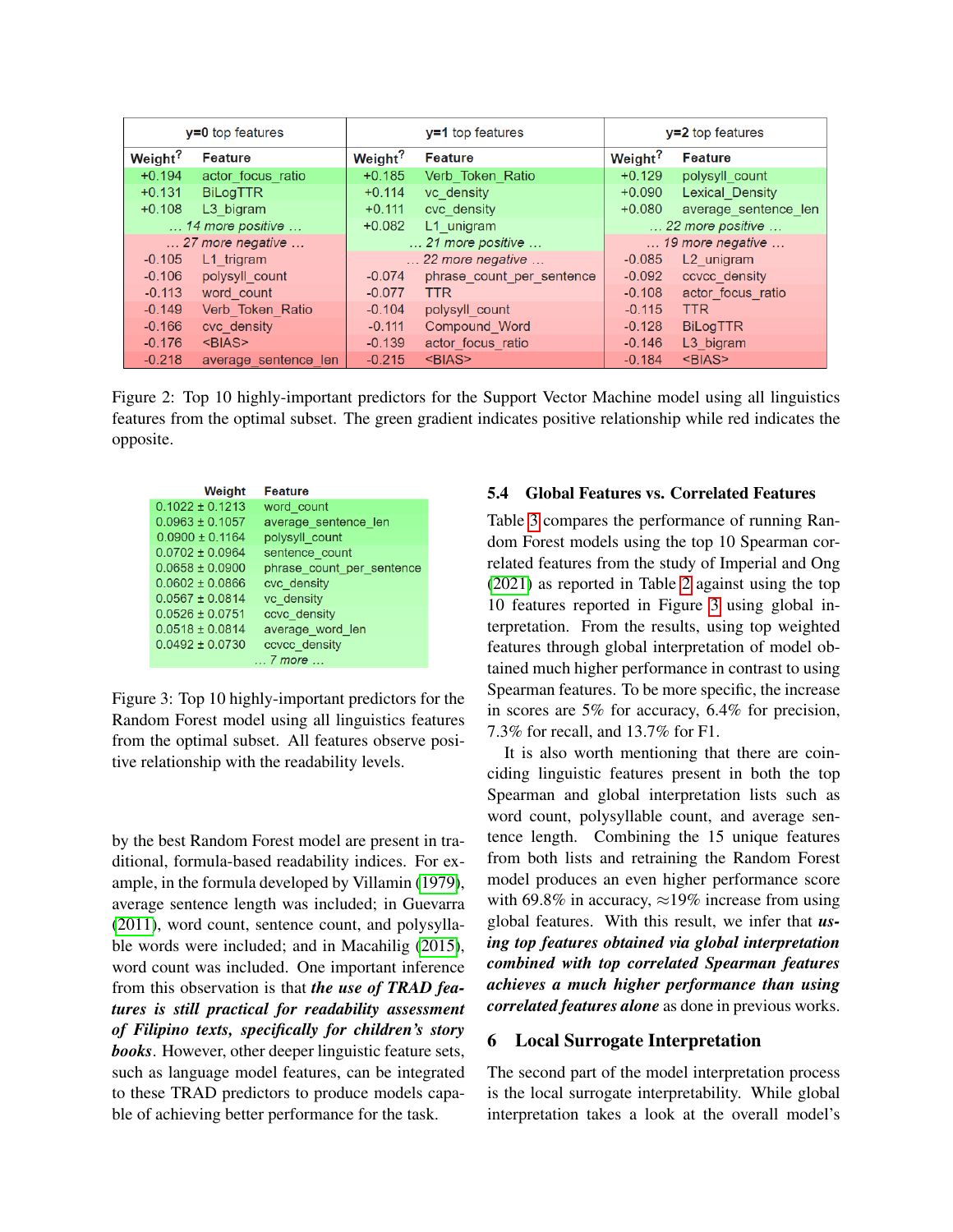<span id="page-6-0"></span>

| Model           | Acc   | Prec  | Rec   | F1    |
|-----------------|-------|-------|-------|-------|
| $RF + Corr$     | 0.458 | 0.464 | 0.435 | 0.432 |
| $RF + Global$   | 0.508 | 0.528 | 0.508 | 0.512 |
| $RF + Combined$ | 0.698 | 0.682 | 0.624 | 0.649 |

Table 3: Comparison of top-ranked Spearman correlated features against top-ranked features via global interpretation on a Random Forest model.

learned weights, local surrogate interpretation of models focuses on the local analysis for a particular data point [\(Yang et al., 2018\)](#page-9-3). We select the best-performing model for this experiment which is the Random Forest model using TRAD + SYLL features as described in Table [1.](#page-3-0) Specifically, the local surrogate interpretation technique used in this experiment is the extraction of learned local weight boundaries used by random tree estimators for correctly classifying different instances from the data of three grade levels. This process was done using the LIME package<sup>[6](#page-6-1)</sup> developed in Ribeiro et al  $(2016)$ .

As seen in Figure [4,](#page-7-0) the average sentence length is a consistent predictor across all readability levels used by the best Random Forest model as it is present within the top 10 features. In the case of the test instance for Grade 1, the average sentence length boundary value is  $\leq$  -0.43. Thus, increasing this value would mean that the model may count it towards the other grade levels. For the test instance of Grade 2, the boundary value for average sentence length is  $-0.49 < X \le -0.01$ , observing a larger range than in the test instance of Grade 1. Thus, if the feature weight of average sentence length falls within this boundary, the model will classify the instance as Grade 2. Similarly, the boundary value of average sentence length for Grade  $3$  is  $-0.04 < X < 0.55$  wherein if the average weight of a test instance falls within this range, the model will likely label it in favor of Grade 3.

To emphasize, the *connecting* local weight boundaries of linguistic predictors can be traced from Grade 1 to Grade 3 by referencing the values shown in Figure [4.](#page-7-0) For example, the boundary value of polsyllable count (frequency of words with more than five syllables) for Grade 1 is  $\leq$  = -0.33, for Grade 2 this becomes  $-0.33 < X < 0.00$ , and for Grade 3 this becomes > 0.50 indicating that *a reading material with a high count of polysyllable words might signal the model to attribute it to a higher readability level*.

It is important to note that these learned boundaries from the best-performing models are derived only from random instances of the test set. This experiment was performed to determine the conditions that were being used by the learned model to help it discriminate between readability levels. It should also be emphasized that the model will not instantly classify an instance if only one feature or predictor falls within or satisfies the boundary values. Thus, *majority of the weights of the top linguistic predictors of a test instance should satisfy the accumulated boundary conditions for it to be classified to a certain category*.

### 7 Conclusion

Readability assessment is the process of gauging a certain piece of text or reading material in terms of reading difficulty. In this study, we addressed one of the major challenges in readability analysis by exploring feature interpretation using global and local surrogate methods in the context of the Filipino language. Results showed that using global interpretation as a feature selection technique to extract top contributory linguistic features obtained higher performance across all metrics than using the standard correlation method. In addition, combining these two processes would further increase the performance of the model in readability assessment tasks. We also empirically observed the local boundaries of the top-performing model for each linguistic feature. From these boundaries, we learned how perturbing values can directly affect the final readability classification of a certain book or reading material. Future directions of this study include interpretation of complex neural models for readability assessment as there is an increase of patronization in this direction from the research community. Likewise, stronger causality measures such as Bayesian networks can be explored to ground hypotheses on cause and effects of perturbation of local weight boundaries of features.

Acknowledgment The authors would like to thank the anonymous reviewers for their valuable

<span id="page-6-1"></span><sup>6</sup> https://github.com/marcotcr/lime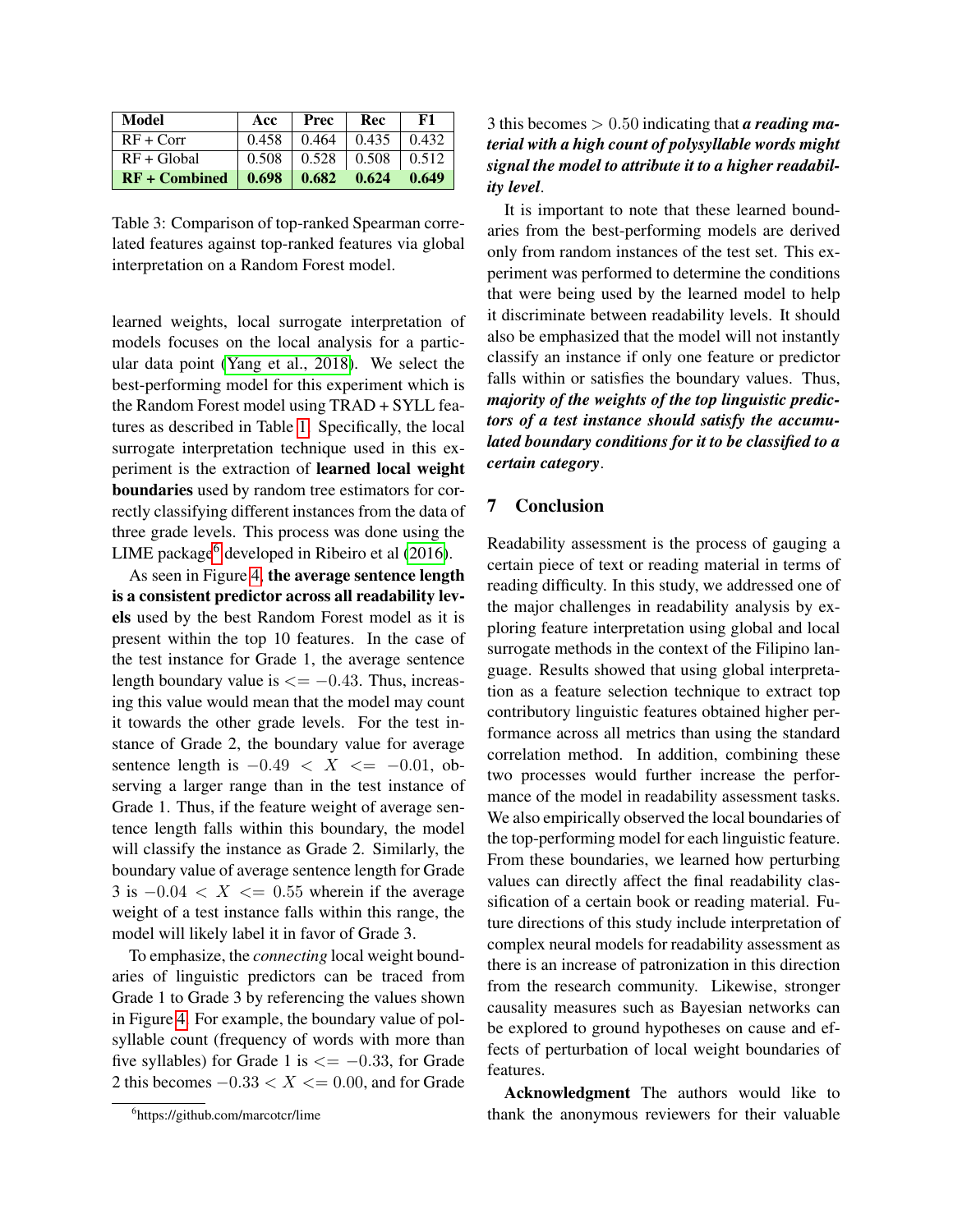<span id="page-7-0"></span>











Figure 4: Local explanations of random test instances for each grade level using the best-performing Random Forest model. Green bars indicates positive relationship while red indicates the opposite.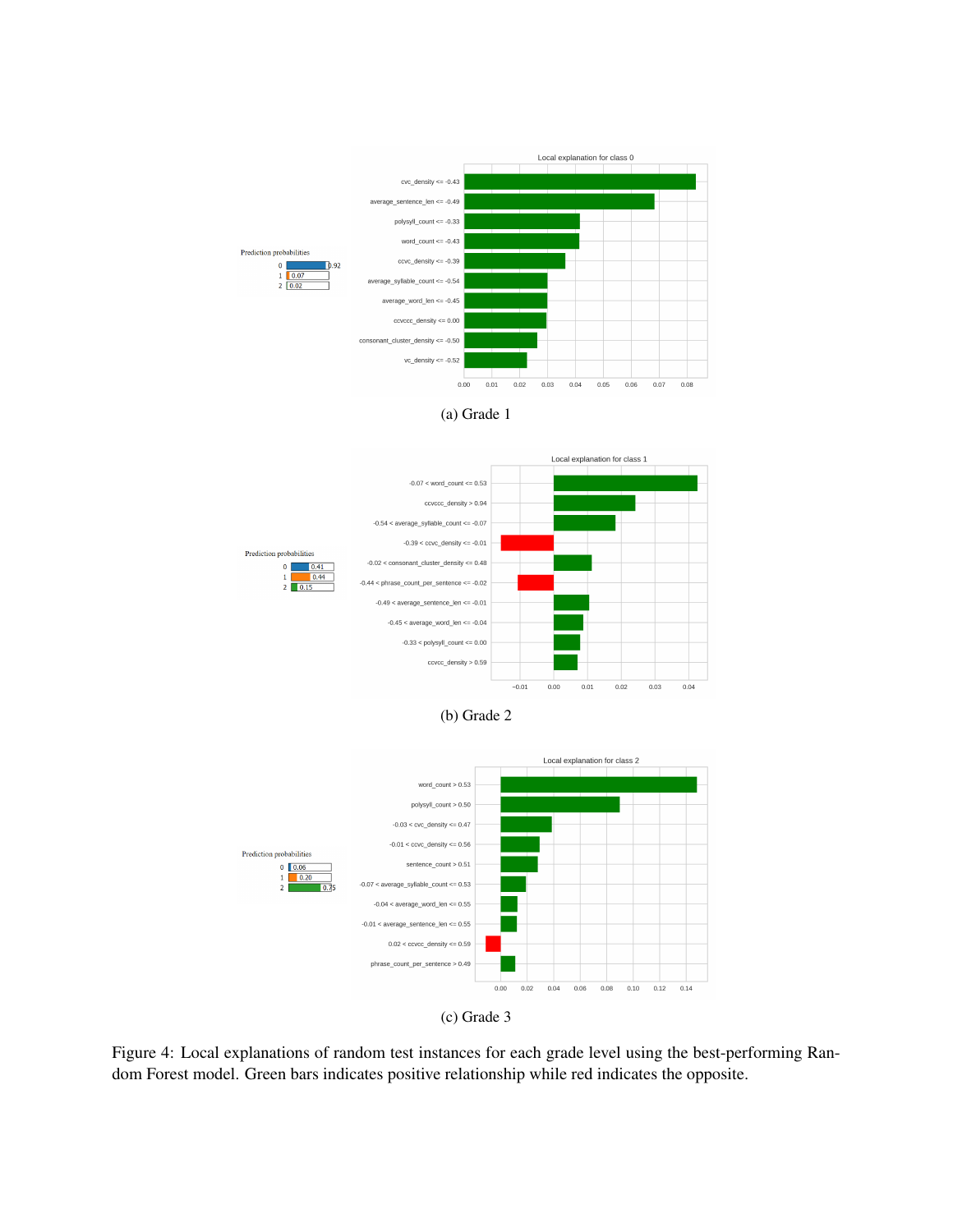feedback and to Dr. Ani Almario of Adarna House for allowing us to use their children's book dataset for this study. This work is also supported by the DOST National Research Council of the Philippines (NRCP).

#### References

- <span id="page-8-3"></span>[Chatzipanagiotidis et al.2021] Savvas Chatzipanagiotidis, Maria Giagkou, and Detmar Meurers. 2021. Broad linguistic complexity analysis for Greek readability classification. In *Proceedings of the 16th Workshop on Innovative Use of NLP for Building Educational Applications*, pages 48–58, Online, April. Association for Computational Linguistics.
- <span id="page-8-2"></span>[Dale and Chall1948] Edgar Dale and Jeanne S Chall. 1948. A formula for predicting readability: Instructions. *Educational research bulletin*, pages 37–54.
- <span id="page-8-0"></span>[Deutsch et al.2020] Tovly Deutsch, Masoud Jasbi, and Stuart Shieber. 2020. Linguistic features for readability assessment. In *Proceedings of the Fifteenth Workshop on Innovative Use of NLP for Building Educational Applications*, pages 1–17, Seattle, WA, USA  $\rightarrow$ Online, July. Association for Computational Linguistics.
- <span id="page-8-10"></span>[Guevarra2011] Rowena C. Guevarra. 2011. Development of a Filipino text readability index.
- <span id="page-8-16"></span>[Gutierrez2015] Merry Ruth M Gutierrez. 2015. The suitability of the fry and smog readability formulae in determining the readability of filipino texts. *The Normal Lights*, 8(1).
- <span id="page-8-8"></span>[Hancke et al.2012] Julia Hancke, Sowmya Vajjala, and Detmar Meurers. 2012. Readability classification for German using lexical, syntactic, and morphological features. In *Proceedings of COLING 2012*, pages 1063–1080, Mumbai, India, December. The COLING 2012 Organizing Committee.
- <span id="page-8-7"></span>[Imperial and Ong2020a] Joseph Marvin Imperial and Ethel Ong. 2020a. Exploring hybrid linguistic feature sets to measure filipino text readability. In *2020 International Conference on Asian Language Processing (IALP)*, pages 175–180. IEEE.
- <span id="page-8-14"></span>[Imperial and Ong2020b] Joseph Marvin R Imperial and Ethel C Ong. 2020b. Application of lexical features towards improvement of filipino readability identification of children's literature.
- <span id="page-8-15"></span>[Imperial and Ong2021] Joseph Marvin Imperial and Ethel Ong. 2021. Diverse linguistic features for assessing reading difficulty of educational filipino texts. *arXiv preprint arXiv:2108.00241*.
- <span id="page-8-12"></span>[Imperial et al.2019] Joseph Marvin Imperial, Rachel Edita Roxas, Erica Mae Campos, Jemelee Oandasan, Reyniel Caraballo, Ferry Winsley Sabdani,

and Ani Rosa Almaroi. 2019. Developing a machine learning-based grade level classifier for filipino children's literature. In *2019 International Conference on Asian Language Processing (IALP)*, pages 413–418. IEEE.

- <span id="page-8-1"></span>[Kincaid et al.1975] J Peter Kincaid, Robert P Fishburne Jr, Richard L Rogers, and Brad S Chissom. 1975. Derivation of new readability formulas (automated readability index, fog count and flesch reading ease formula) for navy enlisted personnel. Technical report, Naval Technical Training Command Millington TN Research Branch.
- <span id="page-8-9"></span>[Kumar and Chong2018] Sunil Kumar and Ilyoung Chong. 2018. Correlation analysis to identify the effective data in machine learning: Prediction of depressive disorder and emotion states. *International journal of environmental research and public health*, 15(12):2907.
- <span id="page-8-13"></span>[Macahilig2015] Heidi B. Macahilig. 2015. A contentbased readability formula for Filipino texts. *The Normal Lights*, 8(1).
- <span id="page-8-11"></span>[Razon et al.2011] Abigail R Razon, Rommel R Ledesma, Michelle Louise S Bosque, Hazel M Loberas, Ani Rosa S Almario, Rosalie C Faune, Rowena Cristina L Guevara, and Prospero C Naval Jr. 2011. Readability analysis of grade school reading books using concept indexing with k-means clusteringm. *International Symposium on Multimedia and Communication Technology*.
- <span id="page-8-4"></span>[Reynolds2016] Robert Reynolds. 2016. Insights from Russian second language readability classification: complexity-dependent training requirements, and feature evaluation of multiple categories. In *Proceedings of the 11th Workshop on Innovative Use of NLP for Building Educational Applications*, pages 289–300, San Diego, CA, June. Association for Computational Linguistics.
- <span id="page-8-17"></span>[Ribeiro et al.2016] Marco Tulio Ribeiro, Sameer Singh, and Carlos Guestrin. 2016. " why should i trust you?" explaining the predictions of any classifier. In *Proceedings of the 22nd ACM SIGKDD International Conference on Knowledge Discovery and Data Mining*, pages 1135–1144.
- <span id="page-8-5"></span>[Vajjala and Meurers2012] Sowmya Vajjala and Detmar Meurers. 2012. On improving the accuracy of readability classification using insights from second language acquisition. In *Proceedings of the Seventh Workshop on Building Educational Applications Using NLP*, pages 163–173, Montréal, Canada, June. Association for Computational Linguistics.
- <span id="page-8-6"></span>[Vajjala2021] Sowmya Vajjala. 2021. Trends, limitations and open challenges in automatic readability assessment research. *CoRR*, abs/2105.00973.